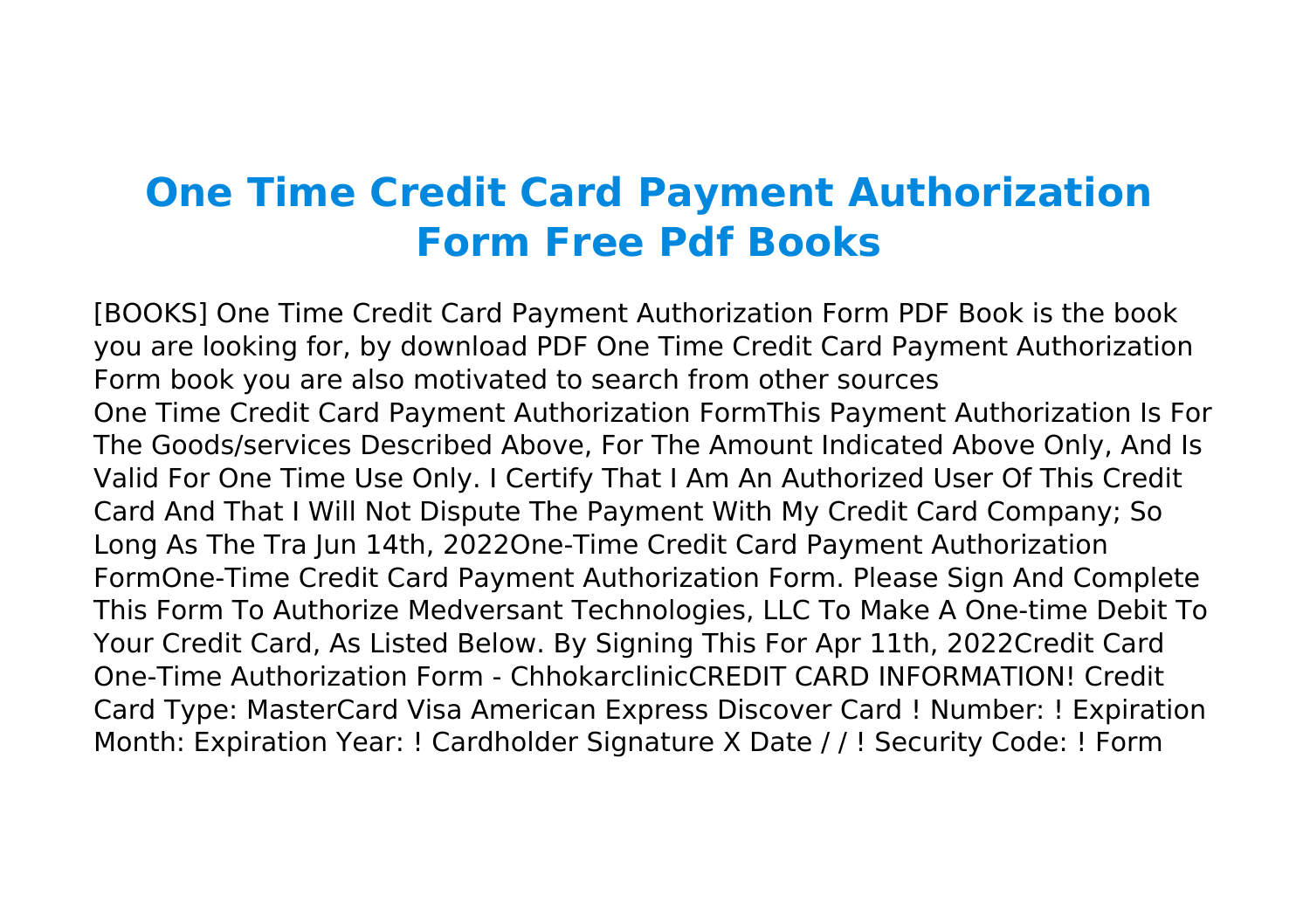Version: 2012-1 !!! Chhokar!Clinic! 2300Manchester!Expy Jan 13th, 2022. ONE TIME CREDIT CARD AUTHORIZATION FORMONE TIME CREDIT CARD AUTHORIZATION FORM ... I Hereby Authorize The U.S. Bankruptcy Court To Charge The Credit Card Listed Below For Payment Of Fees, Costs And Expenses ... Motion To Sell Property Free & Clear Of Liens \$188.00 Under 11 Jan 22th, 2022CREDIT CARD AUTHORIZATION FORM Authorization To …CREDIT CARD AUTHORIZATION FORM Authorization To Charge Complete This Form And Fax To USA (888) 273-8606 Or 217-233-0008 Or Email To OEM@worldofpowersports.com On A Separate Page, Include A Copy Of: 1. Credit Card, Front And Back. Set Copier To Light Or Image Will Appear To Dark To Read. 2 Mar 13th, 2022Credit Card Payment Authorization Form - A&D Mortgage1040 South Federal Highway, Hollywood, FL 33020 | Office: 305‐760‐7000, Fax: 877.903.2967, Toll Free: 1‐855‐ADLOANS . Credit May 12th, 2022.

Credit Card Automatic Premium Payment Authorization FormUnderstand This Authorization Will Remain In Effect Regardless If My Annual Premium Changes At Any Time During My Enrollment Unless I Verbally Or In Writing Revoke This Authorization. If The Monthly Premium Amount Changes, I Will Be Notified In Writing Prior To Any Changes In May 23th, 2022CREDIT/DEBIT CARD PAYMENT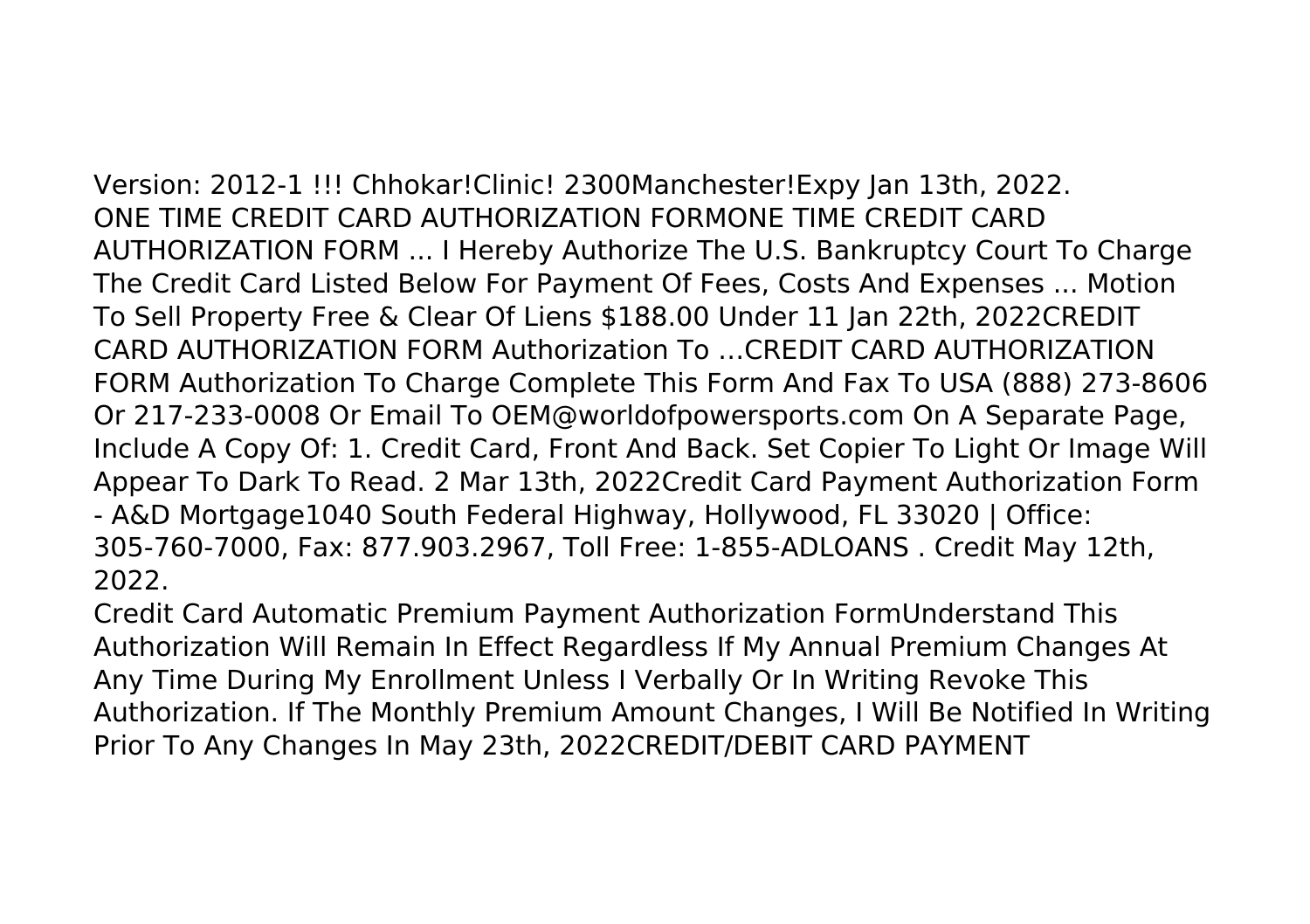AUTHORIZATION FORMCredit/debit Card Payment Authorization Form A. Applicant Information Last Name \_\_\_\_\_\_ First Name \_\_\_\_\_\_ Wps Customer Number (social Security Number) B. Please Complete The Following Information If You Have Chosen Credit/debit Card Method Of Paym Apr 22th, 2022Credit Card Payment Authorization Form - CloudfireTitle: Microsoft Word - Credit Card Payment Authorizati Jan 15th, 2022.

Credit Card Payment Authorization Form - AFTCredit Card Payment Authorization Form Please Complete All Areas Below. Incomplete Requests May Be Rejected. This Form Must Be Received At Least 5 Business Days Prior To The Check-In, Or By Specified Date In Event Contract, To Ensure Acceptance Of The Credit Card To May 21th, 2022Talech Credit Card Payment Authorization FormPayment Authorization Is For The Type Of Bill Indicated Above. I Certify That I Am An Authorized User Of This Credit Card And That I Will Not Dispute The Scheduled Payments With My Credit Card Company Provided The Transactions Correspond To The Ter May 18th, 2022CREDIT CARD PAYMENT AUTHORIZATION FORMOnce Charged, This Form Will Either Be Shredded Or Your Credit Card Number Blacked Out. ... Microsoft Word - Credit-card-authorization-04 Mar 25th, 2022.

Credit Card Payment Authorization Form - BelgiumTitle: Microsoft Word -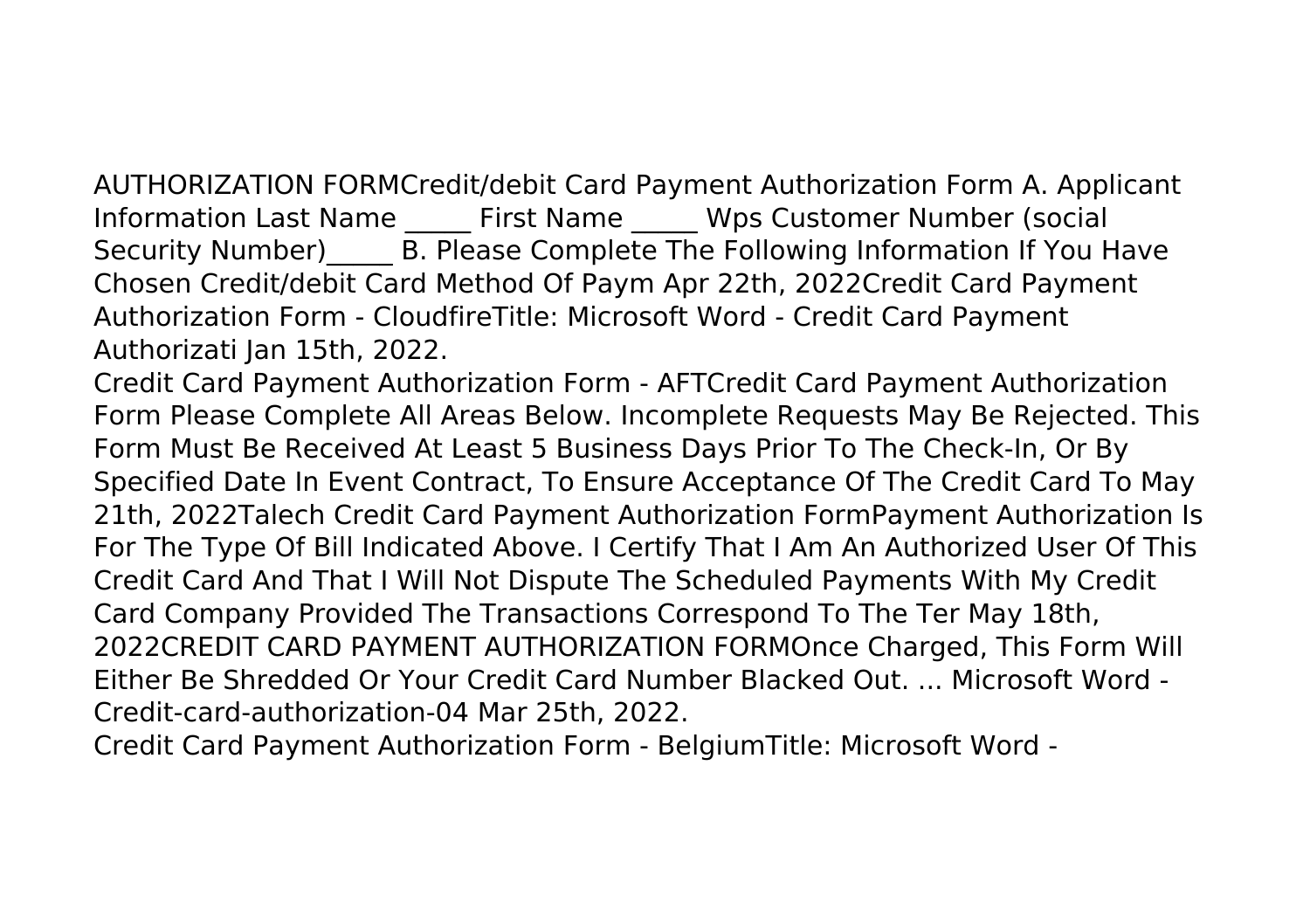Credit Card Payment Authorization Form Mar 1th, 2022Credit Card Payment Authorization Form - OkCredit Card Payment Authorization Form Please Obtain The Following Pertinent Information \*CARD NUMBER \*EXPIRATION DATE MO. YR \*VCODE. Verification Code (VCODE) - A 3-4 Digit, Non-embossed Number Found On Card Signature Panel Or Near Embossed Number On Front. \*Name On Credit Card Your Name As It Appears On T Feb 4th, 2022Credit Card (ACH) Payment Authorization Form– Sign And Complete This Form To Authorize The Merchant Below To Make A One-time Charge To Your Credit Card Or Bank Account Listed Below. By Signing This Form, You Give Us Permission To Debit Your Account For The Amount Indicated On Or After The Indicate May 9th, 2022.

Credit Card Payment Authorization Form - Canfield SciCredit Card Authorization Please Fax The Completed Form To: Canfield Scientific, Inc. (973) 887‐0549 Canfield Imaging Systems Has Initiated This Procedure To Protect Both Canfield Imaging Systems And Its Customers From Credit Card Fraud. T Jun 20th, 2022Credit Card Payment Authorization Form - GeorgiaCredit Card Payment Authorization Form Instructions: To Pay By Credit Card, Please Complete Both Sections Below. CREDIT CARD HOLDER INFORMATION Please Check Credit Card Type: Visa MasterCard Discover Ame Feb 18th, 2022Recurring Payment Authorization Form-- ACH Or Credit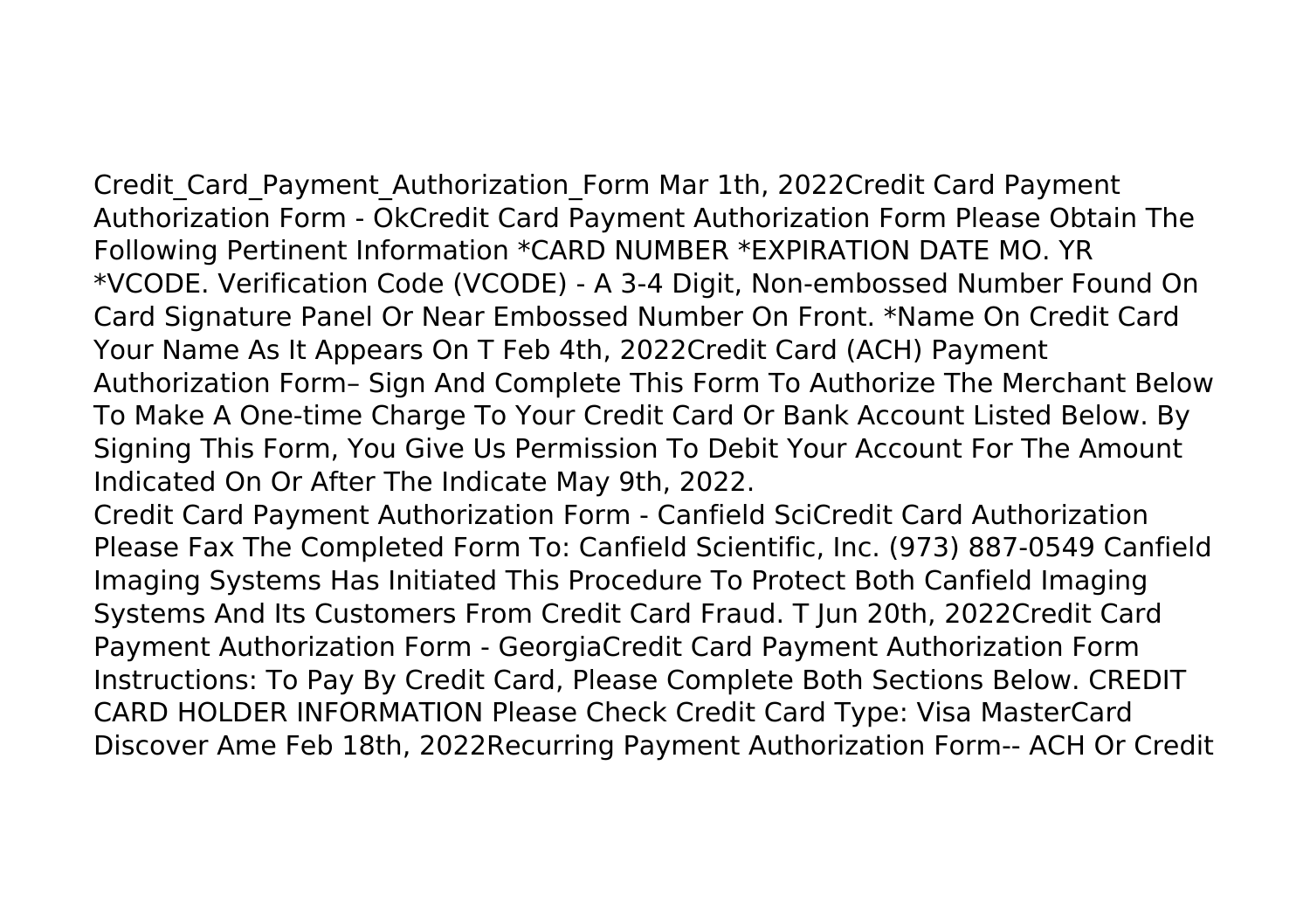Card ...ERIE AND NIAGARA INSURANCE ASSOCIATION IN OUR 2ND CENTURY OF SERVICE Page 1 Of 2 EFT-1 (03/18) AutoPay Electronic Funds Transfer (EFT) Authorization Enrollment Form Sign Up For Erie And Niagara Insurance Association S AutoPay EFT Payment Program And Your Policy Premium Will Be Electronically Withdrawn From Y Jan 13th, 2022.

PAYMENT AUTHORIZATION FORM Option1: CREDIT CARD …PAYMENT AUTHORIZATION FORM Page 1 Of 1 Revised Nov-20 . Option1: CREDIT CARD PAYMENT INFORMATION . Card Holder Name: Email Address: (for Electronic Receipt) Card Number: Card Expiration Date: Option 2: ELECTRONIC CHECK PAYMENT INFORMATION . Account Holder Name: Email Address: (optional Fo Mar 9th, 2022Printable Credit Card Payment Authorization FormPrintable Credit Card Payment Authorization Form ===== Dear Custo Jun 5th, 2022Payment Authorization Form Payment From - Law SocietyPayment Authorization Form . Payment From: In Payment Of The Following: Amount: Total: Payment Options: Visa, Mastercard Or American Express ... Credit Card Payments: Visa Mastercard American Expresss \_\_\_\_\_ \_\_\_\_\_ Name As It Appears On Credit Card Telephone Number May 18th, 2022.

SBI Credit Card Online - SBI Credit Card Services | SBI CardThe SBI Credit Card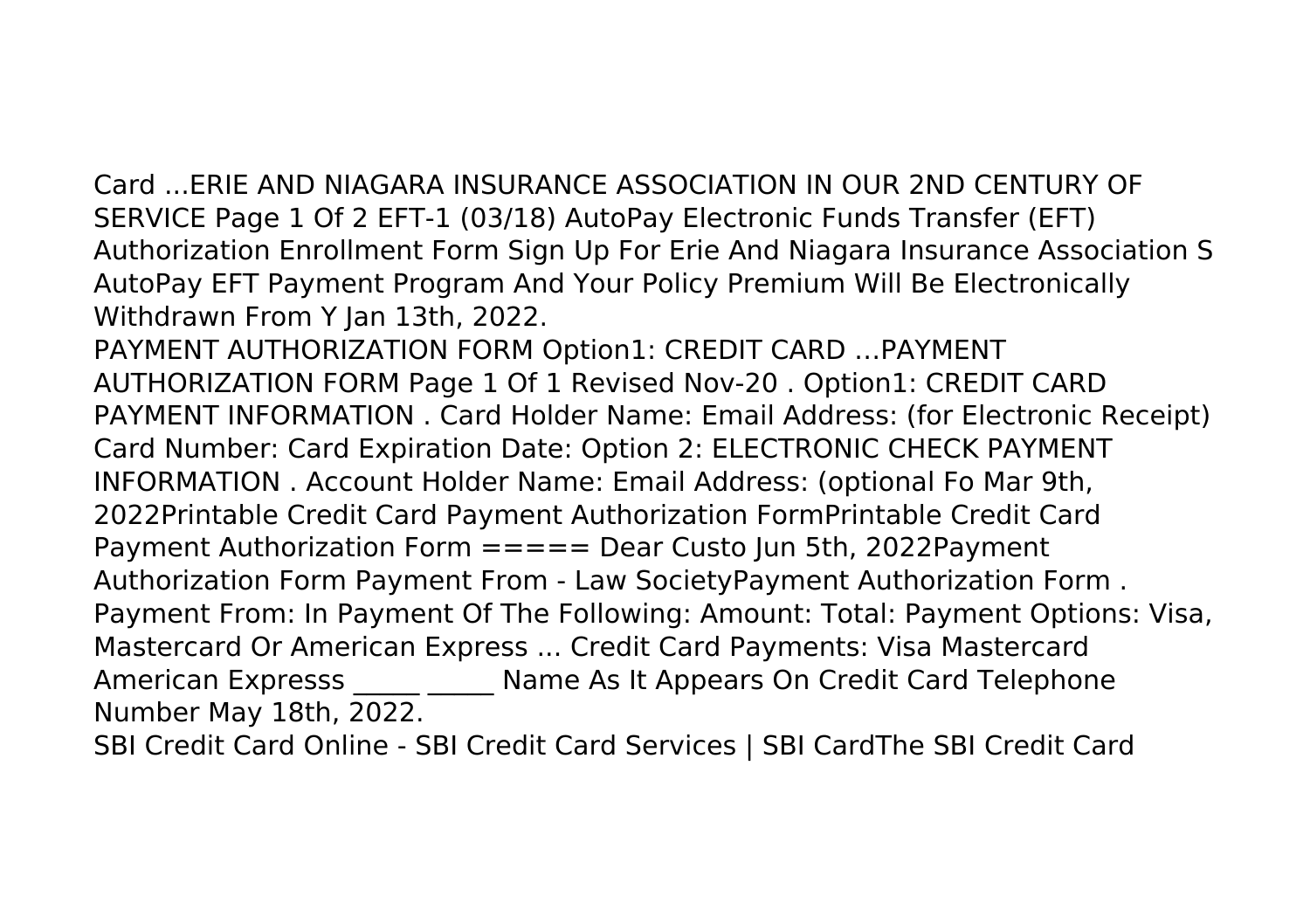Issued / Proposed To Be Issued To Me On The Security Of The Said Deposit As Mentioned Above. Please Also Note And Record The Charge For An Amount Of Rs. (hold Value) On The Said Deposit In Favour Of SBICPSL In The Bank's Books. I / We Have Undertaken To SBICPSL Apr 17th, 2022Credit Card Payment Authorization (SFN 51478)Card Type. CREDIT CARD PAYMENT AUTHORIZATION . SECRETARY OF STATE . SFN 51478 (02-2016) Name Telephone Number Address City ZIP Code. Visa. MasterCard. Discover American Express. Signature (required By Credit Card Companies) Account Number CSC Number\* Card Expires (MMYY) Date \*Three-digit (V Apr 12th, 2022Automatic Payment Authorization - Credit CardAutomatic Payment Authorization Automatic Payment Details For Personal Automobile Insurance Policy # This Form Authorizes Automatic Monthly Charges To Your Credit Card. If You Have Any Questions, Please Call Customer Service At (877) 539-4672. Card Type: \_\_ Visa Master Card Discover ...File Size: 83KB Jan 4th, 2022. AUTO DRAFT PAYMENT (CREDIT CARD) AUTHORIZATION …Auto Draft Payment (credit Card) Authorization Form If Your Due Date For Your Current Payment Is In Two Weeks Or Less, And You Have Not Made Your Current Payment, Please Make Your Current Payment Jun 16th, 2022